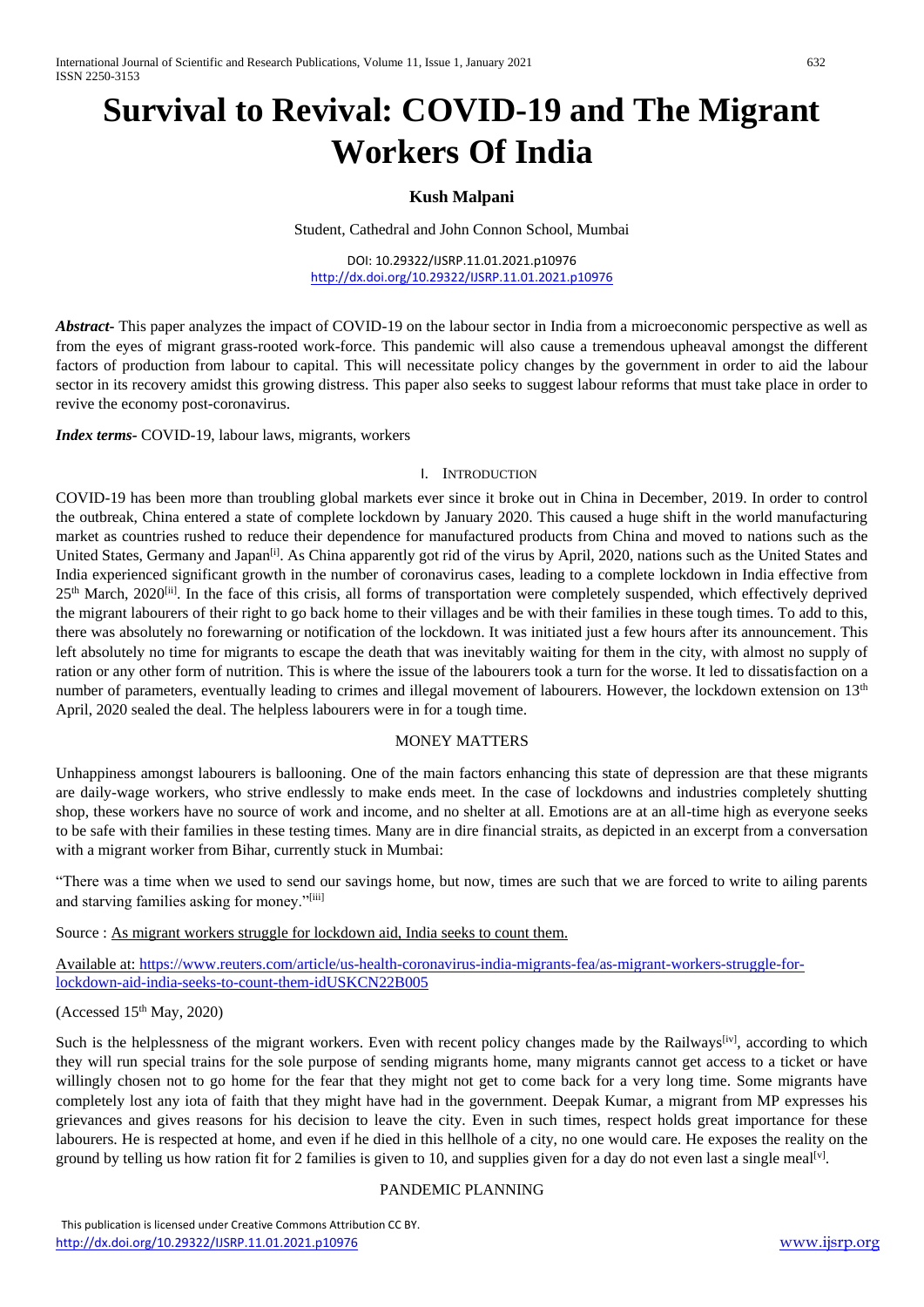On 20<sup>th</sup> May, 2020, PM Narendra Modi announced a 20-lakh crore fiscal stimulus package to salvage the sinking Indian economy<sup>[vi]</sup>. However, as the Finance minister Nirmala Sitharaman conveyed the details of the stimulus, migrant workers weren't very pleased. Following are details of the fiscal package:

- 1. FM Sitharaman has announced free food grains supply to all migrants in the next two months. The families of the migrants not holding ration cards will be given 5 kg wheat or rice or 1 kg pulse per family. Rs 3,500 crore will be spent on this in the next two months to benefit 8 crore migrant workers[vii].
- 2. The government aims to make minimum wages applicable to all workers, which is now applicable only to 30% to workers. It also aims to remove the disparity between minimum wage and compulsorily give appointment letters to all workers.
- 3. More migrant workers can now get work in their own states under Mahatma Gandhi National Rural Employment Guarantee Act (MGNREGA) as more work has been generated. Wage rate has also been increased from Rs 182 to Rs  $202^{[\text{viii}]}$ .
- 4. The Centre has allowed state governments to use the disaster response fund to arrange food and shelter for the migrant workers. Rs 11,000 crore has been sent in that fund.
- 5. Govt to launch a scheme for affordable rental housing for migrant workers/urban poor to provide ease of living by converting govt funded housing in cities into Affordable Rental Housing Complexes (ARHC) under Public Private Partnership (PPP) mode through concessionaire.
- 6. Ration cards portability to be introduced. As of now, ration cards can only be used in the state wherein they are registered. 'One nation, one ration card' will be implemented within August. Ration cards would be used anywhere in India<sup>[ix]</sup>.
- 7. 1200 Shramik trains to transport migrants to their homes are ready to run. Thus, 300 can be run each day.

These measures were announced by FM Nirmala Sitharaman as the 2<sup>nd</sup> tranche of the economic stimulus on 15<sup>th</sup> May, 2020. However, the nature of these announcements and the following implementation of such decisions taken previously leads many to question the success that these policies will enjoy. Following is a statement of reasons that seeks to demonstrate the many obstacles that these policies might face in their implementation:

#### POLICY PROBLEMS

The primary drawback of this fiscal package is how it aims to complete its goals by only August or September, which will be far too late a time for what the economy and the nation requires right now. The FM has stated that the government "aims to introduce ration card portability and aims to implement the 'One nation, One ration card' scheme by August. The economy and its workers have already suffered lakhs of crores of damage and this package seeks to fulfil its goals by August. This is not a feasible option. Migrants are walking thousands of kilometres in the sweltering heat to reach their villages, with many dying of starvation and dehydration along the way. Ramesh Kumar, a migrant worker heading home to Bihar along with his 8-month old pregnant wife and elderly mother have already travelled over 490 km and have to travel 486 km more on foot. Even his wife, who is pregnant, has not rested in the past 3 days and not had a proper meal in 2 days. The harsh reality of this crisis is that it is not the coronavirus so much, rather it is the government's appalling handling of this problem that may lead to many more migrant deaths.

In addition to this, the FM announced that food grains will be provided to all migrants, free of cost for the next 2 months. However, this is the announcement with the biggest loopholes. The appalling lack of data collected by the government about the migrants is the biggest hindrance to this resolution. A campaign undertaken by Indus Action, an organization committed to bridging the gap between law and action, has revealed shocking results. In a poll of over 11,000 migrant workers, 94% of them were eligible for at least 1 benefit, however, 20% could not avail of any such scheme<sup>[x]</sup>. This worrying trend is attributed to Aadhaar linkage problems and mobile numbers not being registered by banks. Thus, this lack of data has come to bite the government in the back. There is no way for the government to identify which citizens should be allowed avail of this scheme as even non-ration cardholders are applicable to avail benefits. Thus, those who have enough will have the ability to get more ration which they do not deserve to avail of. The quality of ration provided at government outlets has also been the centre of much controversy and is a highly debatable issue. The chief and most glaring loophole is the fact that there is no mention in this package of how its implementation will be ensured. India is a country known for its corruption, and that must apply in this case too. There is absolutely no reference to the dishonesty of the government officials and this has been noticed very frequently in the recent past. It is a similar state of affairs in the state government's disaster response fund. The Centre has given state governments permission to use 11,000 crores towards providing shelter and food to migrant workers. However, corruption could cause a huge dent in this too. The government also claims that 8 crore migrant workers will benefit from this scheme<sup>[xi]</sup>. However, the ground reality is far from this figure. Deepak Pandey, a migrant who travelled over 900 kilometres in the past 2 days without food and a very young daughter says that he hasn't eaten anything but a few biscuits in the past 2 days. There was no ration left at his house. When reporters told him about the fre ration scheme announced by the government, he aggravatedly said that the free ration is given to only those with money. People like him, who are dying of starvation are shooed away like dogs.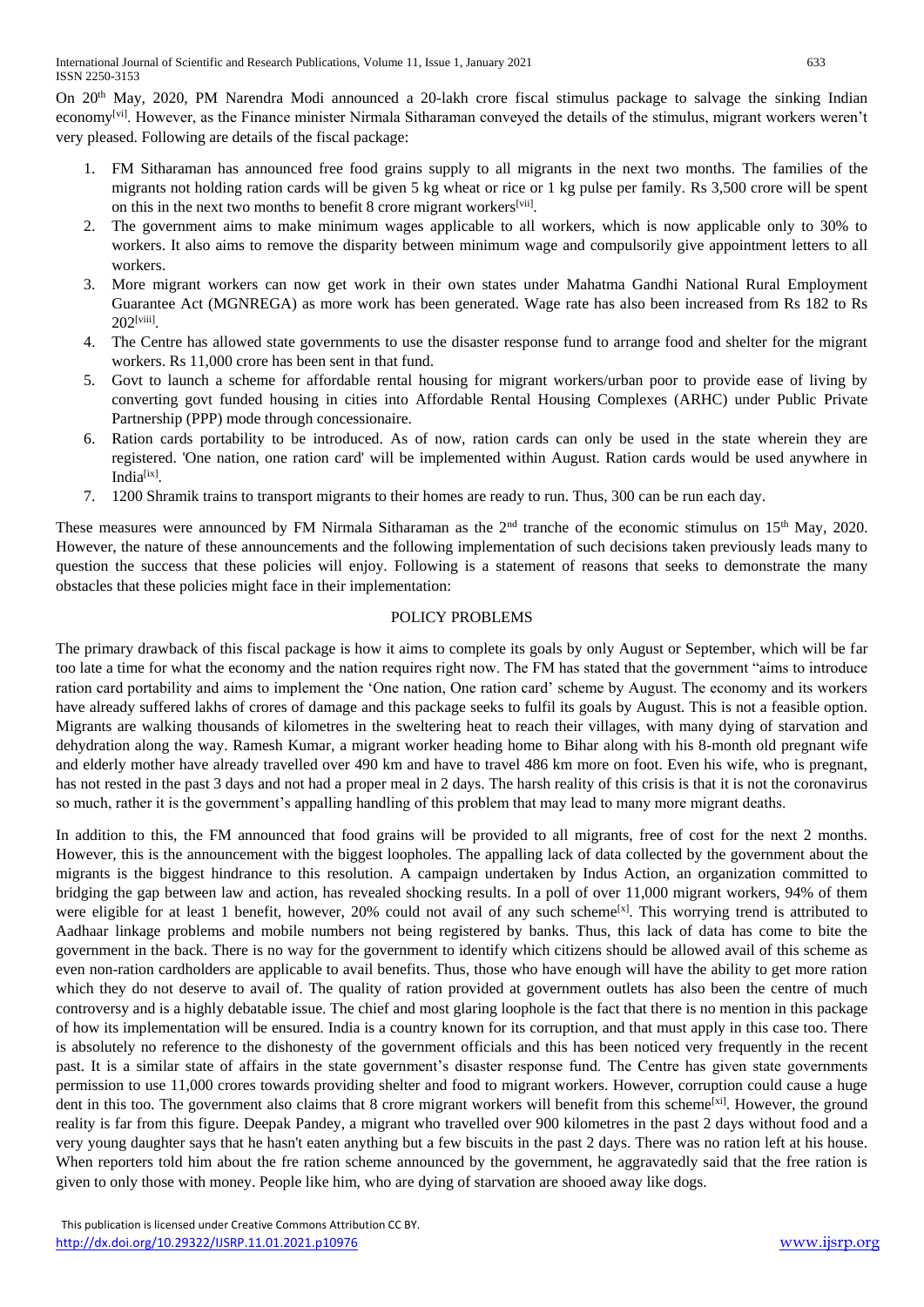This shows the opacity of the government's statements on such problems and raises the issue of citizens' over-reliance on government figures and declarations.

Another major controversy is surrounding the implementation of the Shramik trains run by the government to ferry migrants stuck in cities back to their villages. However, there is a lot of debate about the fact whether this has actually been implemented. A number of major states have claimed that 300 such trains are running everyday and that migrants are being transported free of charge. However, the situation on the ground tells a different tale. According to migrants, they are being asked to pay amounts as absurd as Rs.3000 to 5000 for a one-way ticket. A migrant travelling from Delhi to Bihar says that he doesn't even have Rs. 100 to buy food. He almost jokingly asks where he would get Rs.3000 for a train journey.

Another very pressing issue is the government's claim of more opportunities being provided to people in their own villages and states, effectively ending the era of migrant workers. The FM, in her speech, claimed that many more opportunities have been opened up to workers in their own states, however, the soaring unemployment rates tell a different story.



## Source: Unemployment rates in India, Live, 2020

Available at:<https://unemploymentinindia.cmie.com/> (Accessed 15th May, 2020)

The MNREGA scheme aims to provide 100 days<sup>[xiii]</sup> of wage employment to the adult members of every household willing to perform unskilled manual work. However, this scheme has been in place since 2005, and the government has made no changes with regards to the astonishingly different state of the economy at this point in time. The amount of success that this scheme has enjoyed is also highly questionable. According to the Rural Development Ministry, the total spend on the scheme has been 3.14 lakh crore<sup>[xiv]</sup>. The ministry also claims that this scheme has been imperative in lifting a majority of rural households above the poverty line. However, this statement has courted much controversy given its inaccurate nature. The poverty rate in India in 2005 was 55% according to the MPI methodology<sup>[xv]</sup>. This rate eventually decreased to 28% for the whole of India by 2015-16<sup>[xvi]</sup>. However, what is not taken into account here is the fact that only urban areas have reduced their poverty levels. States such as Bihar and UP, which mainly consist of rural and developing areas, still have soaring poverty rates. MNREGA claims to have reduced these rates, however there does not seem to be any truth in that statement, as shown by the following figure. In the words of Percy Bysshe Shelley, "The **rich get richer** and the **poor get poorer**" [xvii] .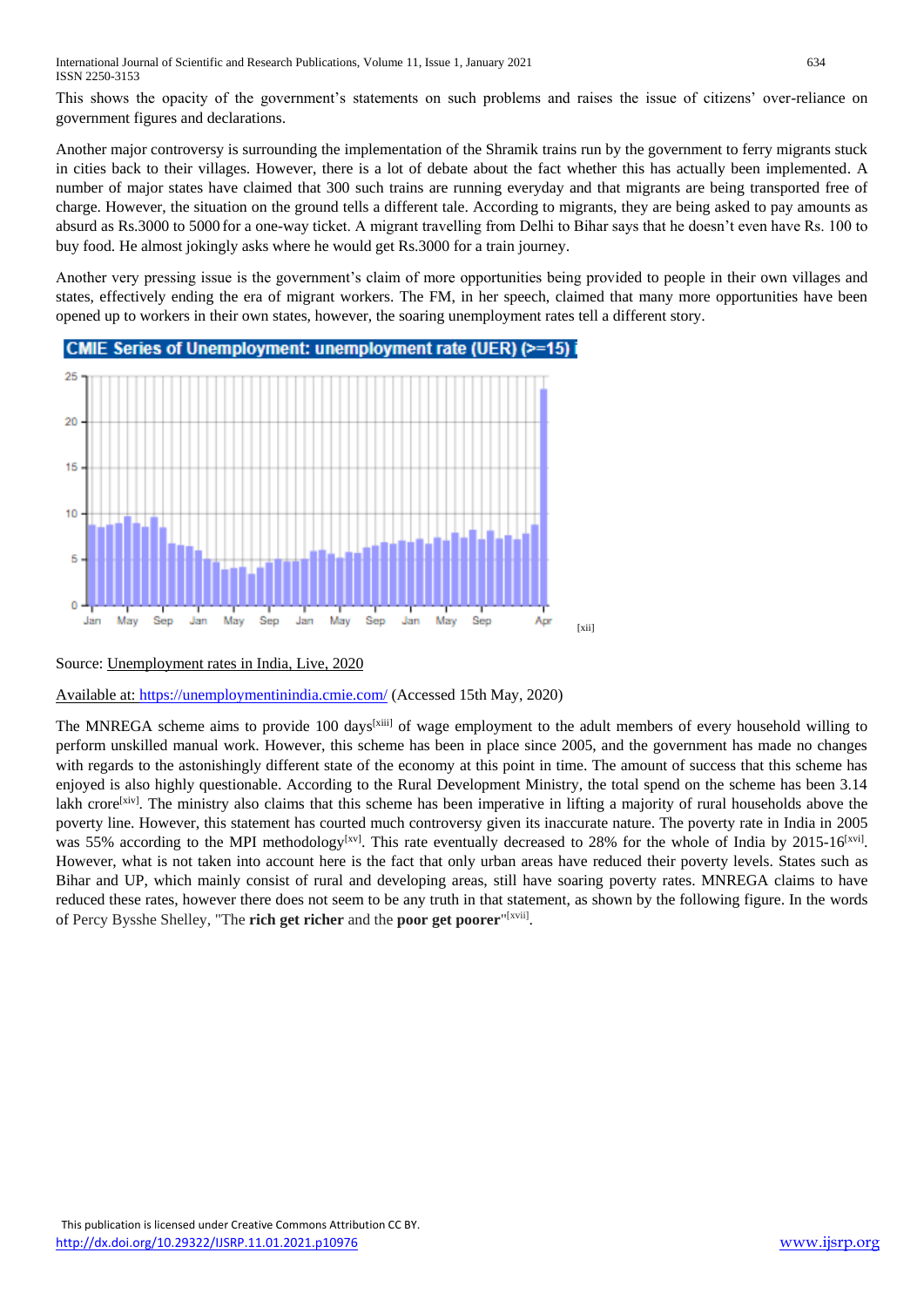

(Poverty rates in Indian states in 2015-16)

Available at: [https://www.hindustantimes.com/india-news/what-has-driven-india-s-poverty-reduction/story](https://www.hindustantimes.com/india-news/what-has-driven-india-s-poverty-reduction/story-s83YduiFxOfFyQGIqdLW5L.html)[s83YduiFxOfFyQGIqdLW5L.html](https://www.hindustantimes.com/india-news/what-has-driven-india-s-poverty-reduction/story-s83YduiFxOfFyQGIqdLW5L.html) (Accessed on 13th May, 2020)

Another very persistent issue is that of the government's aim to provide inexpensive and affordable rental housing for migrant workers. They aim to achieve this by providing subsidies to firms who are willing to provide such housing. This will only lead to more and more firms entering the affordable housing sector but will not assist the migrants by any means. The firms will build these houses in a PPP with the government and avail of these subsidies but there is no guarantee of them transferring the benefit to the migrants via cheaper rental rates. Thus, this requires more supervision from the government's side, and some kind of accountability that these firms must assume if they are to be given any contracts.

The main, and most pressing question in this package is of its implementation being ensured. The government has given no indication whatsoever of appointing officials to oversee the execution and conveyance of these relief measures to the targeted individuals, the migrants. Thus, I argue that there must be apt supervision of the enactment of this relief package, in order for its effect to be felt by those who require it the most. I shall present more suggestions and policy changes that must be made to solve the loopholes in this fiscal package later in this paper.

#### INDUSTRY IMBALANCE

The paper shall now move on to view this crisis from a microeconomic perspective, discussing its impact on individual firms and the industry as a whole.

COVID-19 has led to a huge slowdown in the market as a whole. Many firms have filed for bankruptcy and many more are on the verge of falling apart. Firms such as Hertz and JC Penny have filed for bankruptcy and many others have also sought bankruptcy protection. The situation is so dire that the Indian government has taken the step of suspending the Indian Bankruptcy Code for one year<sup>[xviii]</sup>. Amidst all of this, one of the main issues troubling investors is that how is the industry going to restart and avail of all the benefits announced by this package, if the most vital individuals are not available to work, i.e. , the migrant workers.

Migrant workers comprise a very integral part of the Indian industries. The informal labour sector in India contributes 10% of India's total economic output, according to the UN Educational, Scientific and Cultural Organization<sup>[xix]</sup>. Of these, there are 100 million internal migrants who play a vital role in strengthening India's economy. However, with these migrants returning home, industries will find it impossible to restart. The government claims that the MNREGA scheme has created many more opportunities for migrants to now work in their own states. Nonetheless, the poverty and unemployment levels in states such as Bihar and UP, where these migrants come from, reveal the shocking truth. There is a complete dearth of opportunities and this will lead to both, the migrants and companies being damaged in the short run.

 This publication is licensed under Creative Commons Attribution CC BY. The migrants' returning home has led to a huge decrease in the supply of labour in urban areas, thus leading to industry slowdowns. Thus, firms are bearing a huge fixed cost, spending on salaries and rent, while having no output whatsoever. This has led to a huge jump in the average fixed cost. Therefore, firms' average total cost, i.e. their cost of producing one unit of output, will be equal to their total fixed cost, which means a huge loss for firms. On the other hand, migrants will not have a source of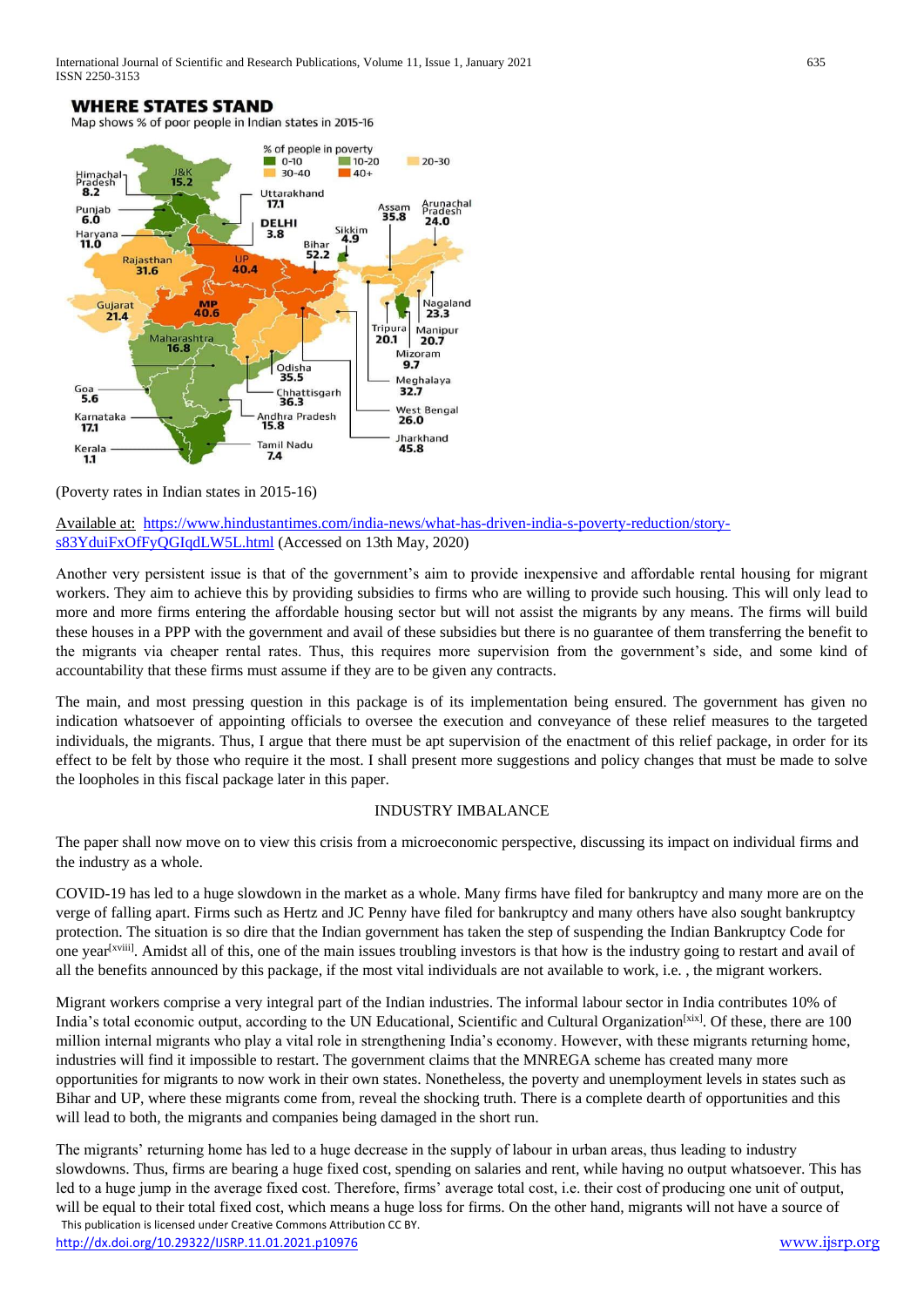work in their villages immediately, thus leading to a huge opportunity cost, in a concept known as economic cost. The economic cost is equal to the implicit costs, which is the opportunity cost of not performing the next best task. Thus, this will lead to negative economic profit for firms in the short run, as the productivity that could have been achieved by the labourers working was not realized. This will lead to a huge shift in the factor market as I shall now illustrate by means of a simple demand-supply graph.



This graph represents the state of the labour market before COVID-19. The DD curve represents the demand for labour, while the SS curve represents supply. The quantity represents the total supply or demand. The wages are indicative of the wage rate.  $W_e$ indicate the equilibrium wage rate, while  $Q_e$  shows the equilibrium quantity. Here, the wage rate is at an equilibrium at which both, the employers and the labourers are satisfied. However, the following graph explains the huge alteration in the labour market brought about by the coronavirus.



The above graph represents the huge fall in demand for labour as soon as the lockdown was implemented in India. This led to a huge fall in wages and very few work opportunities were available. Thus, workers had no choice but to return to their homes for food and shelter or stay put without them. Now, I shall go on to demonstrate the situation when the lockdown is lifted and industries reopen.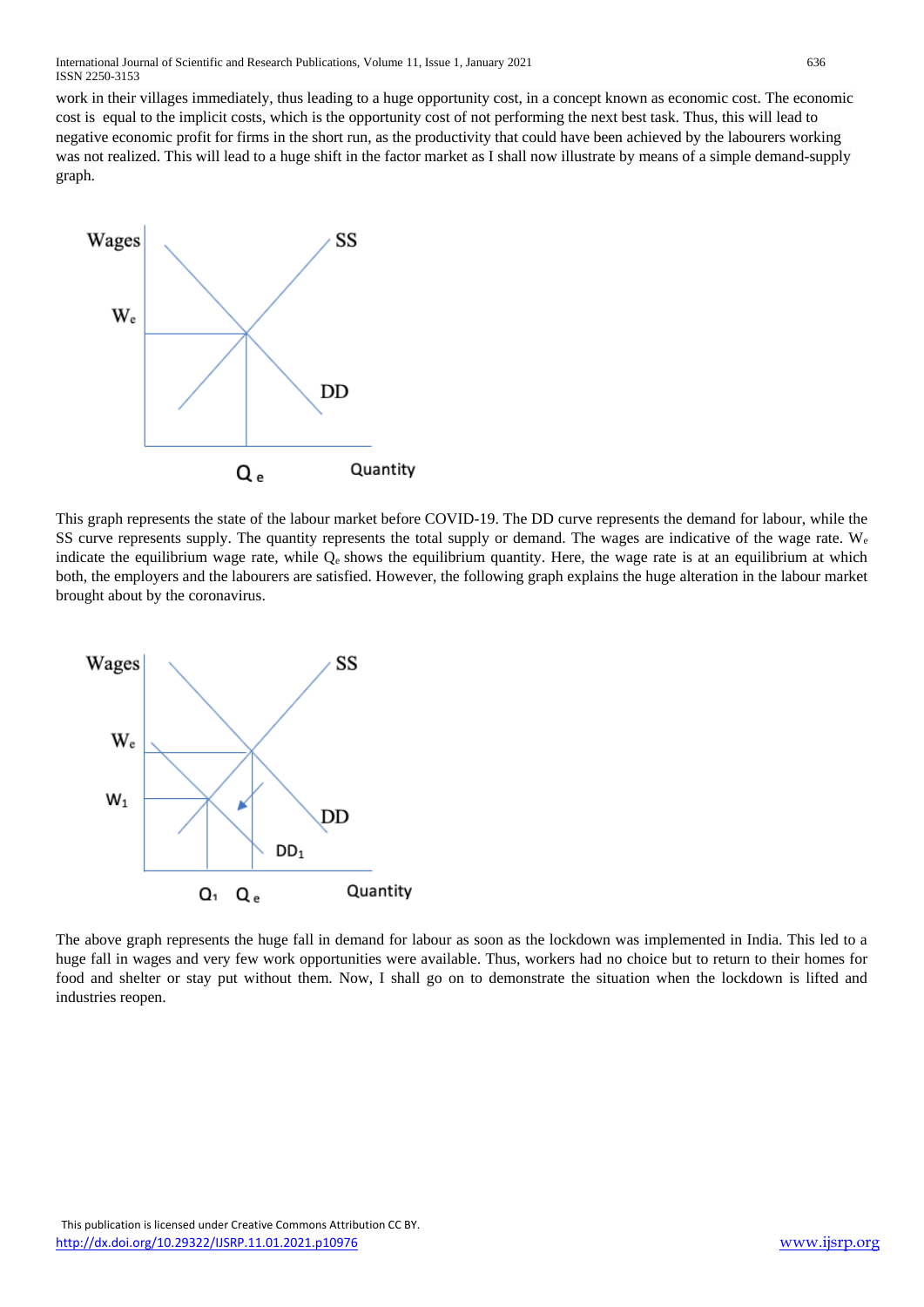International Journal of Scientific and Research Publications, Volume 11, Issue 1, January 2021 637 ISSN 2250-3153



(The above graphs were made by the author based on calculations as outlined in the above text.)

With industries opening, demand for labour will shoot up in the short run, as industries such as real estate, which require a huge amount of labourers, will rush to complete projects. However, in the short run, the supply of labour will also decrease as a vast majority of labourers have gone back to their villages and have taken up different occupations such as farming and building in their own villages, since many feel that such a situation arising again will leave them as helpless as they are at this time. This will lead to a huge increase in the wage rates and firms will have to suffer.

There are a great many number of industries which cannot function without labourers in the long run. Thus, the demand for labour is likely to be high in the long run. The government has introduced many measures for giving incentives and subsidies to those firms providing affordable housing. This will lead to many firms entering the affordable housing sector in the long run, thus creating perfect competition wherein the consumers would be happy purchasing real estate from any firm and labourers would be required in a large number for developing such real estate.

However, one of the main issues concerning labourers and firms alike, are the existing labour laws and working conditions prevailing in India. The primary point of concern is the lack of data collected by the government. That is one of the biggest hindrances in realizing any goal relating to the informal working sector in India, particularly the migrants. Let us take for example the Unorganized Workers Social Security Act  $(2008)^{[xx]}$ . Almost no worker possesses the smart card required for ration and social security as per the act. The biggest question here is that of how will this stimulus reach the targeted individuals, i.e. the migrants, if the vast majority of them are undocumented? This crisis has pointed out astonishing shortcomings in not only understanding the needs of migrants and their roles in nation-building, but shown something very essential - a complete lack of data. Therefore, any proclamation about registering these workers in databases will only help in the future.

Many more such labour laws have been introduced in the years after independence, but have failed to achieve their aims due to a complete lack of data. Let us take the example of the minimum wage law, according to which, the minimum wage of a worker has to be Rs. 6060 per month<sup>[xxi]</sup>. However, this is not fully enforced as many labourers are not aware of this and many employers illegally give lower wages than allowed under the law. Even Rs. 6060 per month is a meagre amount compared to the minimum wages in countries like China, where it is almost double the amount in India. Another law which has been part of India's constitution since its very foundation, is the Equality before the law and gender indiscrimination law. Under this law, employers or the government may not discriminate on the basis of gender, caste, creed or colour in the matter of providing job opportunities to individuals. However, in practice, this law is not fully enforced in many rural parts of the country. The practice of bonded labour is also prevalent in the rural areas as citizens are illiterate and believe in this practice which is now illegal. Along with this, the illiteracy amongst labourers in the informal labour sector in India means there is no awareness whatsoever amongst them about any law or regulation that is set up to safeguard their livelihoods. Announcements such as launching awareness programs are important. Declarations like these are also very welcome. Notwithstanding, these reforms will take a long time to bear fruit. However, then, it might be too little, too late.

#### II. CONCLUSION

This paper sought to bring to light the plight of the migrant labourers of India with regards to the new policy changes introduced by the government, as well as view this crisis from a microeconomic standpoint. The main objectives, as highlighted in the abstract, have been showcased through policy changes, suggestions and amendments as listed in the conclusion below.

 This publication is licensed under Creative Commons Attribution CC BY. In this manner, the labour sector in India is highly disorganized and has a complete lack of data on its members. Policy changes must be carried out in order to organize this and achieve the aims of various labour regulations. Most integral to the working of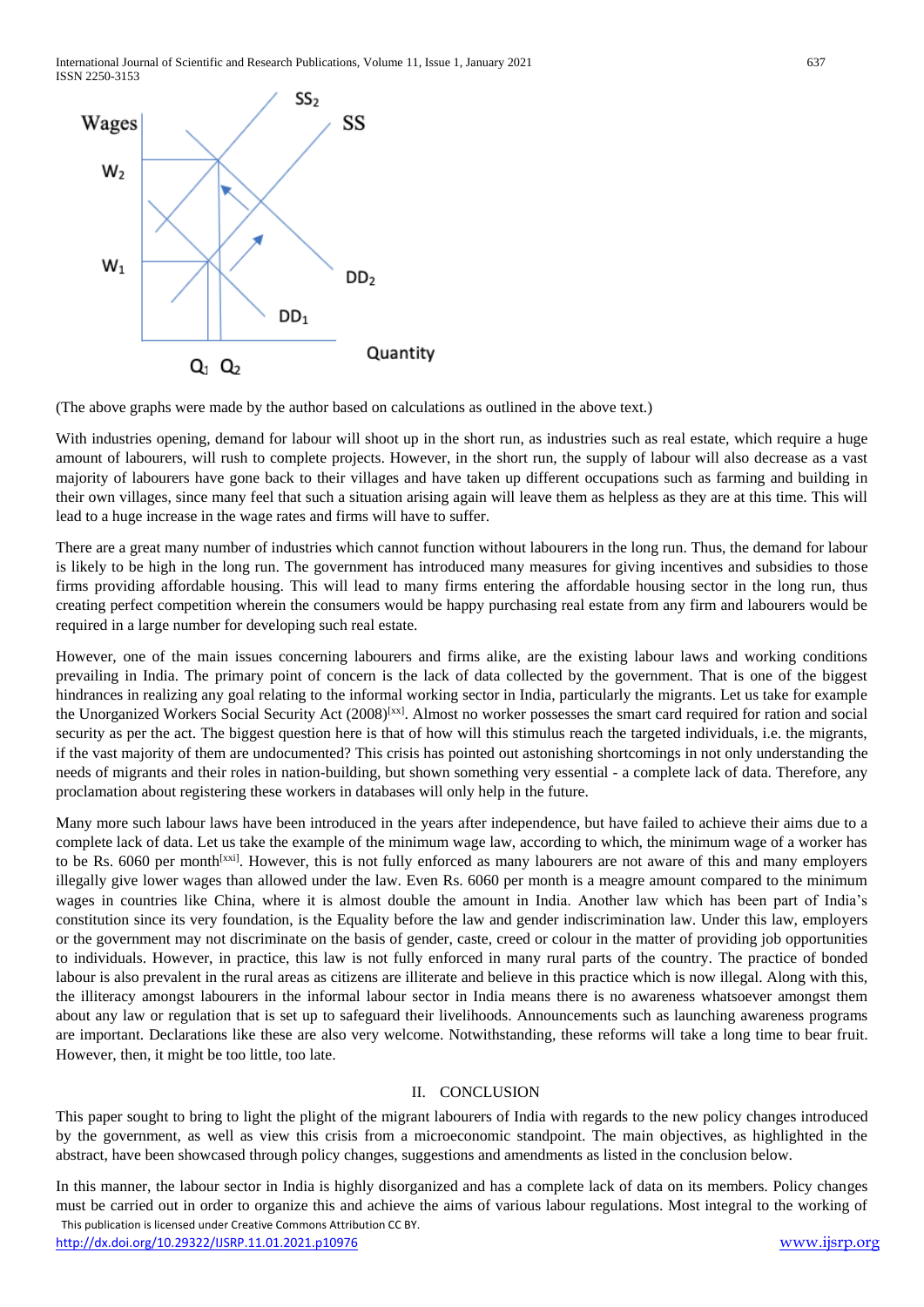labour laws is their supervised implementation. Various labour regulations have been introduced in the past with similar aims, however, most have not been able to accomplish their goals due to factors such as corruption and a poor state of laws in the country. Labour regulations which increase the minimum wage rate will be welcomed by workers, which will further lead to more happiness and increase the marginal revenue product of labour i.e. the additional amount of output that the next unit of labour provides to the firm. If labourers in urban areas are happy, more workers from rural areas will come back to the cities for work, thus decreasing the marginal resource cost and keeping firms happy. The government has taken the step of raising the minimum wage rate by Rs.20 to Rs. 202. However, with most of the labourers not being employed as of now, other measures such as the implementation of the ration card scheme must take top priority. Acts such as the Industrial Disputes Act must be altered in a way that firms do not have to keep chasing the government in order to fire or lay off a few employees. This will encourage firms to hire more employees. The most important reformation that needs to be made is formalisation of the labour sector. Currently, 90% of India's workforce is part of the informal labour sector<sup>[xxii]</sup>. However, if the sector is formalised and more data is collected about the labourers, it will help them enjoy better salaries and social security benefits. Thus, even though the government has announced plans to collect the data of all labourers for the 'One Nation, One Ration card' scheme in India by March, 2021<sup>[xxiii]</sup>, it must be ensured that this time, the aim is successfully achieved. In order to attain this goal, the Digital India movement must also be propagated. As the world is becoming increasingly dependent upon technology, India's ration cards are also proposed to be digitized. Thus, each labourer must be made aware of technology available at their disposal in order to realize the goal of 'One nation, One ration card'. One of the main reasons for worker distress in India is that many workers are not aware of the facilities available to them. Thus, there must be more awareness programs organized by the government. Additional measures such as scaling-up of the MNREGA scheme are integral as they will lead to the development of rural areas and make more job opportunities accessible to the labourers. Those firms building affordable housing for migrants via availing of the subsidies and incentives given by the government must have some amount of accountability for the prices which they offer to migrants later. Their prices must also be monitored so that they do not take advantage of many illiterate migrants.

These issues must be corrected immediately if India's dream of becoming a 5 trillion dollar economy by 2024<sup>[xxiv]</sup> is to be realized. The workers of the informal labour sector contribute to 10% of India's economic output. If their needs and requirements are understood by the government, it can lead to a massive economic revolution in India. What these workers need are better designed labour regulations. The existing labour laws have constrained the growth of the formal manufacturing sector, where these laws apply the most. Better regulations can attract a lot of labour intensive investment and create opportunities for many unemployed individuals. Given that India is the fastest growing economy in the world, this window of opportunity to improve the labour laws and working conditions must not be lost in order to harness the dormant potential of India's silent labourers, the migrant workers.

#### ACKNOWLEDGMENT

I would like to thank the publishers of various news articles listed in the references below for their invaluable statistics and information. I would also like to thank my sister, who edited the paper as well as supported me throughout with her notable inputs. I would also like to thank Yashraj Sharma at the YRLC Magazine for his contribution in editing and publishing this paper. Lastly, I'd like to thank my father for helping me with research and his valuable inputs.

#### **REFERENCES**

Available at: <https://www.industryweek.com/the-economy/competitiveness/media-gallery/22011658/top-10-manufacturing-countries-in-2020/slideshow?slide=7>

(Accessed  $16<sup>th</sup>$  May, 2020)

**.** 

Available at[: https://www.businesstoday.in/current/economy-politics/coronavirus-in-india-21-day-lockdown-begins-key-highlights-of-pm-modi](https://www.businesstoday.in/current/economy-politics/coronavirus-in-india-21-day-lockdown-begins-key-highlights-of-pm-modi-speech/story/399154.html)ech/story/399154.html

(Accessed 16th May, 2020)

Available at: [https://www.reuters.com/article/us-health-coronavirus-india-migrants-fea/as-migrant-workers-struggle-for-lockdown-aid-india-seeks-to-count-them](https://www.reuters.com/article/us-health-coronavirus-india-migrants-fea/as-migrant-workers-struggle-for-lockdown-aid-india-seeks-to-count-them-idUSKCN22B005)[idUSKCN22B005](https://www.reuters.com/article/us-health-coronavirus-india-migrants-fea/as-migrant-workers-struggle-for-lockdown-aid-india-seeks-to-count-them-idUSKCN22B005)

(Accessed  $15<sup>th</sup>$  May, 2020)

iv Indian Railways to start 2,600 additional 'shramik special' trains in next 10 days. Available at[: https://www.timesnownews.com/india/article/indian-railways-to-start-2600-additional-shramik-special-trains-in-next-10-days/596054](https://www.timesnownews.com/india/article/indian-railways-to-start-2600-additional-shramik-special-trains-in-next-10-days/596054)  $(Accessed 24<sup>th</sup>$  May, 2020)

<sup>&</sup>lt;sup>i</sup> Top 10 Manufacturing Countries in 2020

ii Coronavirus in India: 21-day lockdown begins; key highlights of PM Modi's speech

iii As migrant workers struggle for lockdown aid, India seeks to count them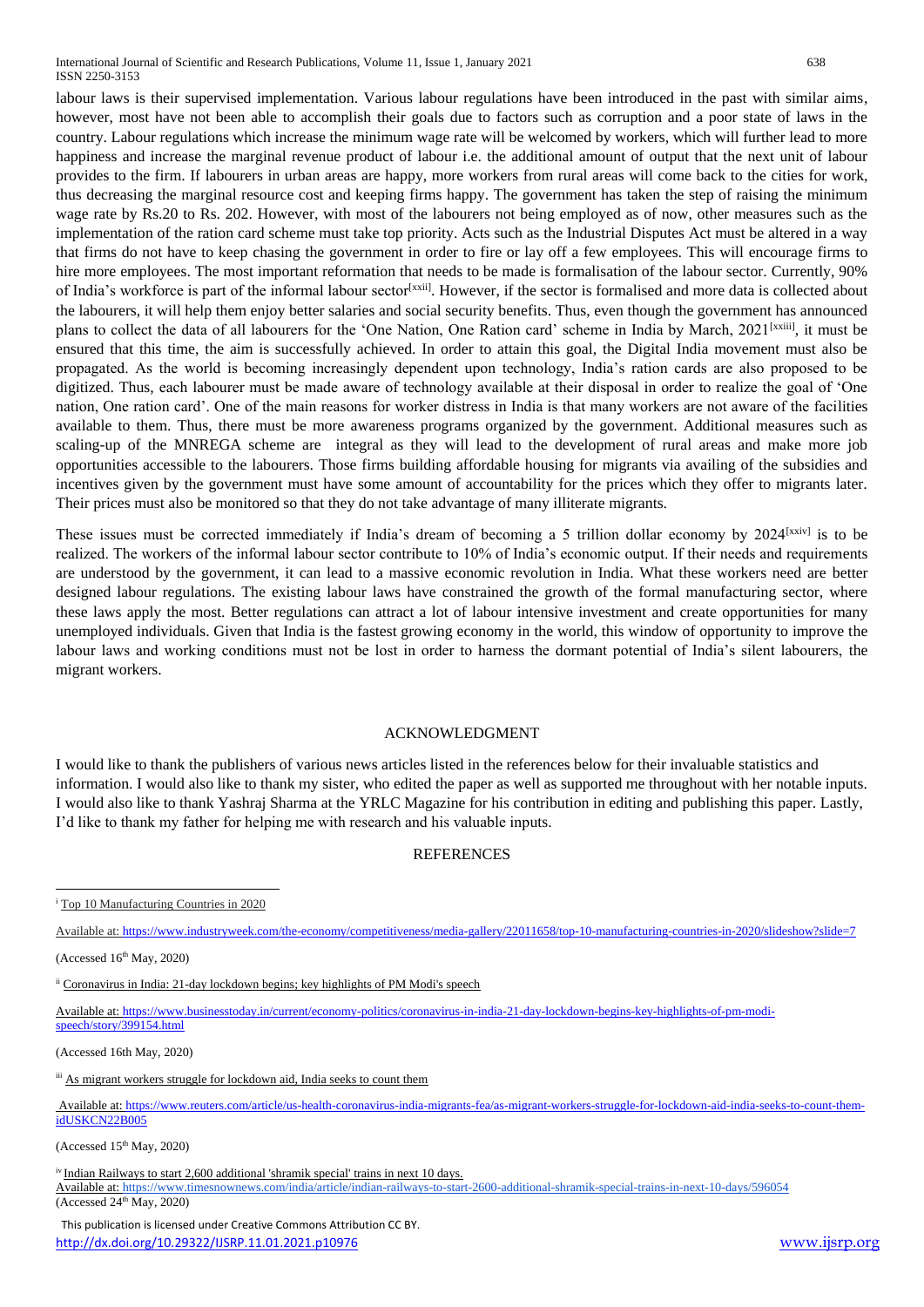<sup>v</sup> No Food, No Work and No Belonging: Why Migrant Workers Are Unable to halt long journey on foot.

Available at[: https://in.news.yahoo.com/despite-centres-covid-19-relief-175320527.html](https://in.news.yahoo.com/despite-centres-covid-19-relief-175320527.html)

(Accessed 15th May, 2020)

**.** 

vi Narendra Modi Address to nation on 12<sup>th</sup> May: Update

Available at[: https://www.thehindu.com/news/national/coronavirus-lockdown-pm-modis-address-to-the-nation-on-may-12-2020/article31566800.ece](https://www.thehindu.com/news/national/coronavirus-lockdown-pm-modis-address-to-the-nation-on-may-12-2020/article31566800.ece)

(Accessed  $14<sup>th</sup>$  May, 2020)

vii Nirmala Sitharaman Highlights: Migrant worker, small farmer, street vendor crisis answered; PMAY scheme extended

Available at: [https://www.financialexpress.com/economy/fm-nirmala-sitharaman-press-conference-live-updates-on-modis-20-lakh-crore-economic-land-labour](https://www.financialexpress.com/economy/fm-nirmala-sitharaman-press-conference-live-updates-on-modis-20-lakh-crore-economic-land-labour-law-liquidity-package/1958089/)[law-liquidity-package/1958089/](https://www.financialexpress.com/economy/fm-nirmala-sitharaman-press-conference-live-updates-on-modis-20-lakh-crore-economic-land-labour-law-liquidity-package/1958089/)

(Accessed 13th May, 2020)

viii FM Sitharaman's 2nd phase of announcement on economic package today at 4pm

Available at[: https://www.hindustantimes.com/india-news/day-after-announcing-details-of-centre-s-economic-package-fm-nirmala-sitharaman-to-address-press](https://www.hindustantimes.com/india-news/day-after-announcing-details-of-centre-s-economic-package-fm-nirmala-sitharaman-to-address-press-conference-at-4pm-today/story-NvxhDtMv2sWjn2G7I5jzHN.html)[conference-at-4pm-today/story-NvxhDtMv2sWjn2G7I5jzHN.html](https://www.hindustantimes.com/india-news/day-after-announcing-details-of-centre-s-economic-package-fm-nirmala-sitharaman-to-address-press-conference-at-4pm-today/story-NvxhDtMv2sWjn2G7I5jzHN.html)

(Accessed  $15<sup>th</sup>$  May, 2020)

ix Explained: What is the 'One Nation, One Ration Card' system?

Available at: <https://indianexpress.com/article/explained/one-nation-one-ration-card-system-explained-6410179/>

(Accessed  $16<sup>th</sup>$  May, 2020)

<sup>x</sup> Why India's Legal and Labour System Needs to be Reconfigured to Really Help Migrant Workers

Available at[: https://thewire.in/labour/india-labour-legal-system-migrant-workers](https://thewire.in/labour/india-labour-legal-system-migrant-workers)

 $(Accessed 24<sup>th</sup> Mav, 2020)$ 

xi Nirmala Sitharaman Highlights: Migrant worker, small farmer, street vendor crisis answered; PMAY scheme extended

Available at[: https://www.financialexpress.com/economy/fm-nirmala-sitharaman-press-conference-live-updates-on-modis-20-lakh-crore-economic-land-labour](https://www.financialexpress.com/economy/fm-nirmala-sitharaman-press-conference-live-updates-on-modis-20-lakh-crore-economic-land-labour-law-liquidity-package/1958089/)[law-liquidity-package/1958089/](https://www.financialexpress.com/economy/fm-nirmala-sitharaman-press-conference-live-updates-on-modis-20-lakh-crore-economic-land-labour-law-liquidity-package/1958089/)

(Accessed 13th May, 2020)

xii Unemployment rates in India, Live Available at: <https://unemploymentinindia.cmie.com/>

(Accessed 16th May 2020)

xiii The Mahatma Gandhi National Rural Employment Guarantee Act Available at[: https://mnregaweb4.nic.in/netnrega/workers/wrkinfo.aspx](https://mnregaweb4.nic.in/netnrega/workers/wrkinfo.aspx) (Accessed 17th May, 2020)

 $x$ iv The Big Picture – 10 years of MGNREGA: How successful?

Available at: <https://www.insightsonindia.com/2016/02/03/the-big-picture-10-years-of-mgnrega-how-successful/>

(Accessed  $15<sup>th</sup>$  May, 2020)

xv What has driven India's poverty reduction?

Available at: <https://www.hindustantimes.com/india-news/what-has-driven-india-s-poverty-reduction/story-s83YduiFxOfFyQGIqdLW5L.html>

 $(Accessed 17<sup>th</sup> Mav, 2020)$ 

xvi India halved poverty between 2005-06 and 2015-16, mostly under UPA Govt; UNDP-OPHI report

Available at: <https://www.nationalheraldindia.com/india/india-halved-poverty-between-2005-06-and-2015-16-mostly-under-upa-government-undp-report>

(Accessed  $15<sup>th</sup>$  May, 2020)

xvii The rich get richer and the poor poorer.

Available at[: https://en.wikipedia.org/wiki/The\\_rich\\_get\\_richer\\_and\\_the\\_poor\\_get\\_poorer](https://en.wikipedia.org/wiki/The_rich_get_richer_and_the_poor_get_poorer)

 $(Accessed 15<sup>th</sup> Mav, 2020)$ 

xviii Covid-19 relief package: India to suspend bankruptcy code for one year. Available at[: https://www.livemint.com/news/india/covid-19-relief-package-india-to-suspend-bankruptcy-code-for-one-year-11589698541890.html](https://www.livemint.com/news/india/covid-19-relief-package-india-to-suspend-bankruptcy-code-for-one-year-11589698541890.html) (Accessed 24th May, 2020)

xix Hungry, desperate: India virus controls trap its migrant workers

 This publication is licensed under Creative Commons Attribution CC BY. <http://dx.doi.org/10.29322/IJSRP.11.01.2021.p10976> [www.ijsrp.org](http://ijsrp.org/)